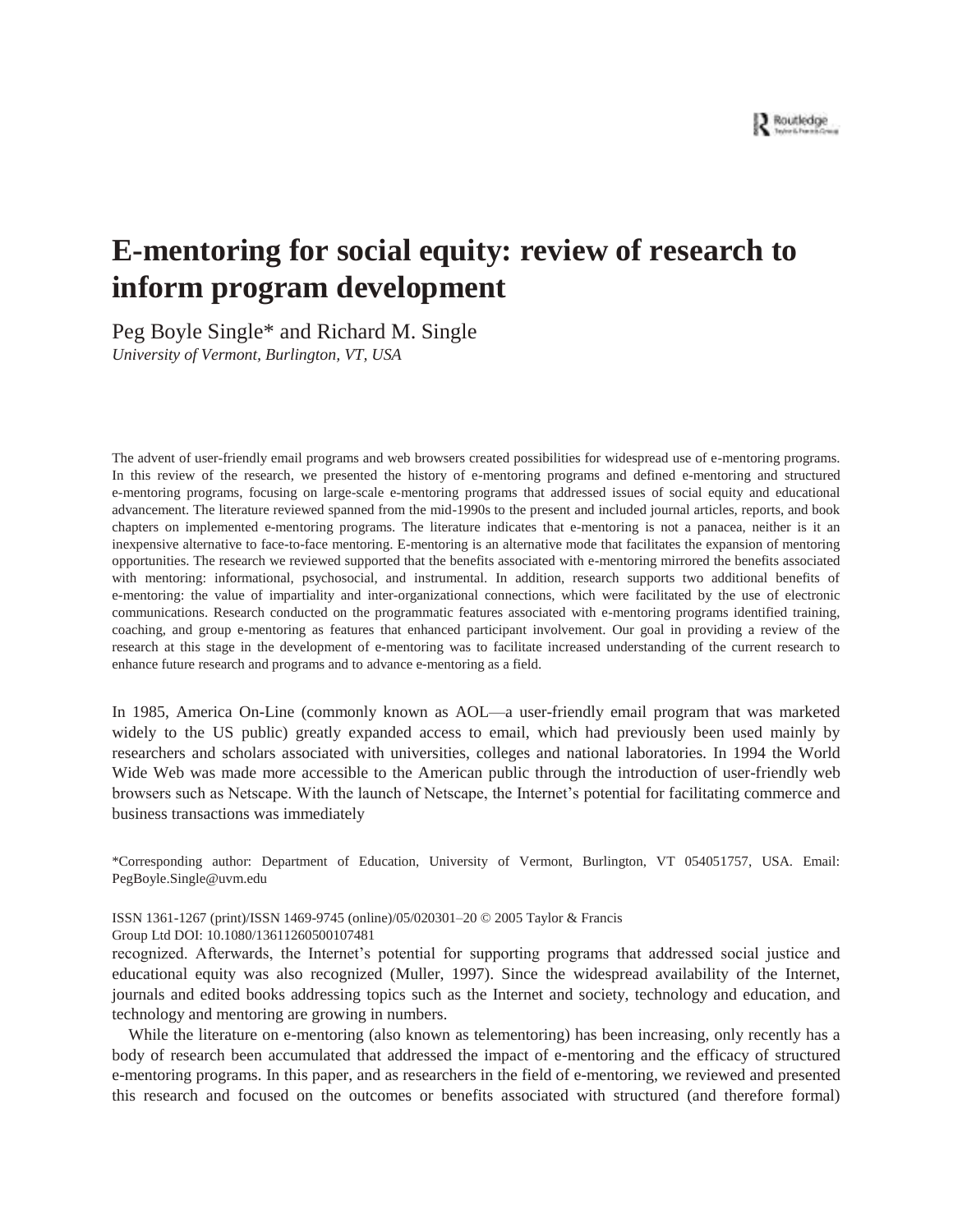e-mentoring programs. In particular, we focused on programs that addressed issues of social equity and educational advancement. We also reviewed the research conducted on the features of structured e-mentoring programs and identified the features that were most efficacious.

As an introduction to the review, we provided a brief history of mentoring and technology. In addition, we operationalized and defined terms to ensure common interpretation and understanding.

#### **History of e-mentoring programs**

*Mentoring* describes when knowledgeable, experienced persons (i.e. *mentors*) support the personal or professional development of newcomers or less knowledgeable persons (i.e. *protégés*) (Levinson *et al*., 1978). Even after the Mentoring movement had grown in popularity, the field still had room for improvement. Early experiences with failed programs, or at least programs that did not meet initial expectations, forced researchers and practitioners to rethink how to develop and implement mentoring programs (Boice, 1990; Freedman, 1992; Wunsch, 1994).

AOL and Netscape's role in expanding the use of email and the Internet influenced the widespread use of e-mentoring. Informal e-mentoring probably occurred as soon as email began; that is, soon after researchers and scientists began using the ARPANET, USENET, and BITNET networks in the late 1970s and early 1980s. It took the democratization of the Internet through AOL and Netscape for us to see the development of large-scale e-mentoring programs.

E-mentoring programs arose for many of the same reasons that face-to-face mentoring programs were developed. Face-to-face mentoring programs developed out of the realization that that early support assisted in socialization and enculturation (Chao, 1988; Boyle & Boice, 1998a) and that informal or naturally occurring mentoring relationships were not equitably available (Ragins & Cotton, 1991; Boice, 1993; Turner & Thompson, 1993; Hamilton & Scandura, 2002). Like mentoring programs, e-mentoring programs could 'level the playing-field' by providing mentoring opportunities for those who otherwise would be left out of important informal networks. It was not surprising that the earliest e-mentoring programs, similar to the earliest mentoring programs, focused on creating educational and professional opportunities for underprivileged or underrepresented populations (such as women in engineering or underprivileged students), or focused on areas of national need (such as support for school-aged students' access to science and to scientists) (Bierema & Merriam, 2002).

Early in the Mentoring movement, mentoring programs did not live up to their full potential (Freedman, 1992). Practitioners and researchers realized that formal mentoring programs required programmatic supports to facilitate the establishment and maintenance of face-to-face mentoring relationships (Murray, 1991; Wunsch, 1994; Boyle & Boice, 1998b). The same has proven true for e-mentoring. Harris, *et al*. (1996), O'Neill, *et al*. (1996), and Single and Muller (2001) all reported that sustaining mentoring relationships across email was challenging and required the use of programmatic supports.

This review of the research included reports, journal articles, conference proceedings, and book chapters that reported on evaluation and research findings pertaining to implemented e-mentoring programs. The literature was from the mid-1990s to the present. We began the literature review by searching Education Resource Information Center (http://www.eric.ed.gov/), conducting web-searches, reviewing *Mentoring & Tutoring,* checking web sites of e-mentoring programs, and contacting researchers in the field of e-mentoring. We limited the review to programs that focused on issues of social equity or educational advancement and programs that paired dyads made up of e-mentors and protégés.

While both e-mentoring and telementoring are terms routinely used, we preferred the term *e-mentoring*  because it more closely inferred that text-based electronic communications (such as email or web-mail) were the primary medium used to support these relationships, as opposed to *telementoring*, which may inadvertently infer that telephone or telephony equipment (media that electronically transmits voice communications) served as the medium through which the mentoring relationships were being conducted.

We determined that the Electronic Emissary Project, founded in 1993, was the first large-scale e-mentoring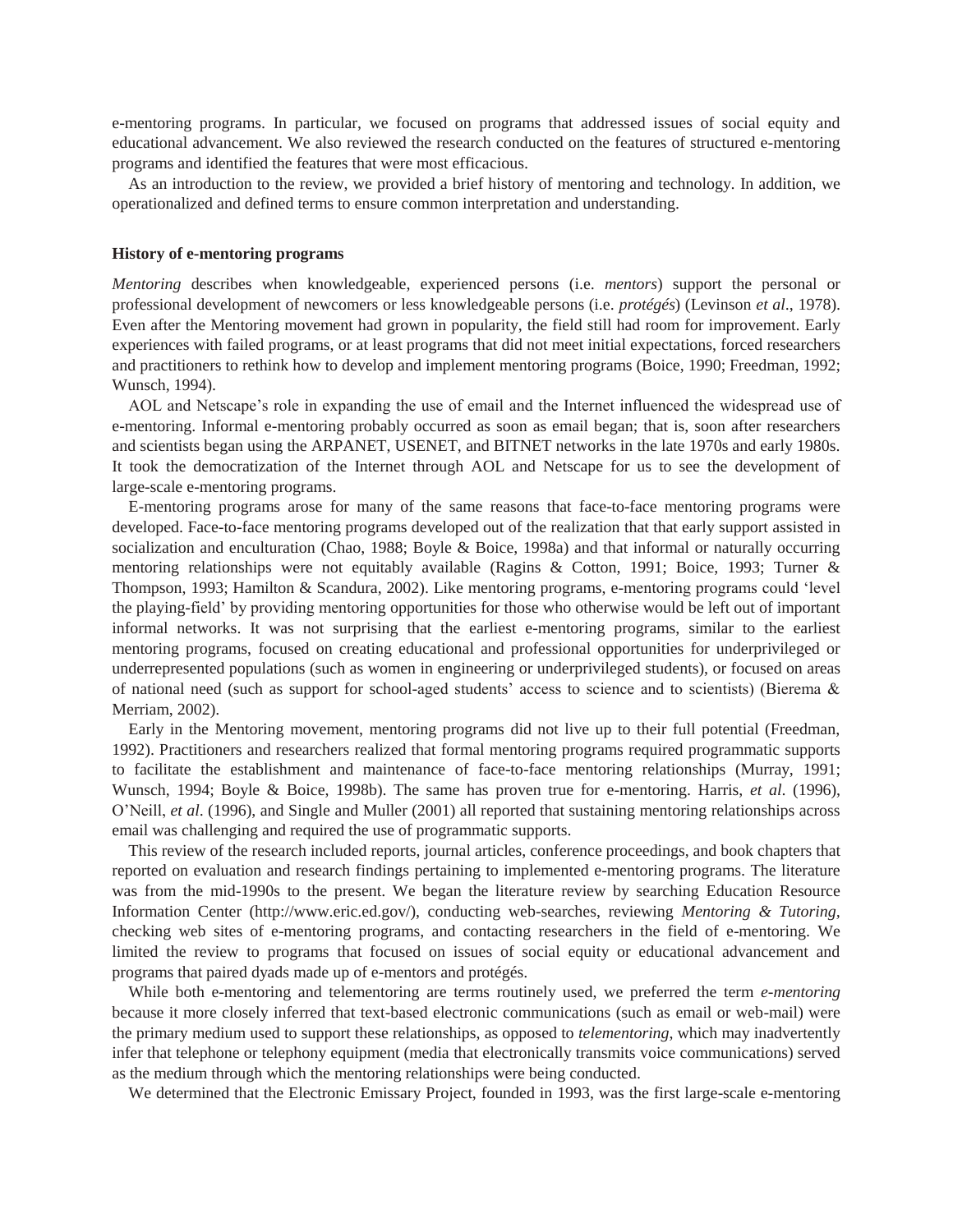program (Harris, *et al*., 1997). The focus of this program was to match K-12 public school students working on discipline-specific projects with subject-matter experts in those disciples. Soon afterwards, other e-mentoring programs emerged. The Telementoring Young Women in Engineering and Computing Project (Telementoring Young Women Project), founded in 1994, was the first federally funded research project. The Telementoring Young Women Project examined the efficacy of using e-mentoring to encourage female high school students' interests in computers and computer-related fields, fields in which women were (and are) underrepresented (Bennett, *et al*., 1998).

In 1994 the International Telementoring Project was being piloted as the Hewlett Packard Email Mentoring Project (Bennett, *et al.*, 1997), which paired K-12 public school students with professionals in partnering corporations to assist students with their class projects. The partnering organizations were technology and Internet companies, so school students had access to professionals in those fields. The International Telementor Project was the largest e-mentoring program in the world, based on the numbers it had served, which included over 15,000 school-aged and college-aged students worldwide (International Telementor Program, 2003). In 1995 the Dartmouth College Women in Science E-mentoring Program was founded; it later expanded and evolved into MentorNet. MentorNet was the second largest e-mentoring program, based on the protégés served; it had provided e-mentoring opportunities for over 11,000 female undergraduate and graduate students since 1998 (MentorNet, 2004). This program paired female science, technology, engineering, and mathematics (STEM) college students with industry professionals to support interest and retention in the STEM fields (Muller, 1997).

These early non-profit projects informed the e-mentoring field about many essential aspects of conducting e-mentoring programs, such as the importance of ready access to technology (Bennett, *et al*., 1997; Bennett *et al*., 1998a; Harris, *et al*., 1997). The importance of access to technology was underscored in an interesting and serendipitous intervention study. Friedman, *et al*. (2004) conducted an e-mentoring program where they paired inner-city high school students (protégés) with college students (e-mentors). Access to technology, based on limited hardware, was a major obstacle, which kept the inner-city students from responding to their e-mentors. Halfway through the program, the researchers obtained portable keyboards with word-processing capabilities through which documents could be uploaded via a wireless connection. The provision of these portable keyboards provided ready access to technology for the protégés. Afterwards, the quality of the e-mentoring relationships, and the targeted skills of the protégés, increased dramatically.

The field of e-mentoring has continued to grow at a rapid pace. Programs have been developed that have not relied on the traditional mentoring dyad, but that relied on communal models or group e-mentoring (Packard, 2003; Phillion, 2003; Russell & Perris, 2003). Scholars in the field have developed and shared sophisticated computer programs (O'Neill, *et al*., 2005), developed models and standards for assessing the efficacy of e-mentoring programs (Rickard, 2004), or provided e-mentoring tool kits and web portals (National Mentoring Partnership, 2003) to support the development of structured e-mentoring programs. Scholars have also pulled together collections of e-mentoring papers that presented e-mentoring programs, explored the possibilities that mentoring and technology offered, identified unexpected consequences, and reported on the various types of features and infrastructure used to support the programs (Kealy & Mullen, 2003a, b; Kochan & Pascarelli, in press). Researchers have investigated matching protocols, and found that perceived similarity, not demographic similarity, was an important variable on which to match e-mentors with protégés (Ensher, *et al*., 2004). Other scholars have written conceptual and theoretical articles in which they discussed e-mentoring and e-mentoring programs, their potential and applications, and suggested directions in research (Bierema & Merriam, 2002; Hamilton & Scandura, 2002; Ensher, *et al*., 2003; Kealy & Mullen, 2003a, b).

Before we addressed the research associated with e-mentoring and the features of e-mentoring programs, we wanted to avoid one of the common pitfalls found in the mentoring literature, that of multiple meanings. Therefore, we provided definitions for e-mentoring and structured e-mentoring programs.

## **Definition of e-mentoring and e-mentoring programs**

Single and Muller (2001) defined e-mentoring as: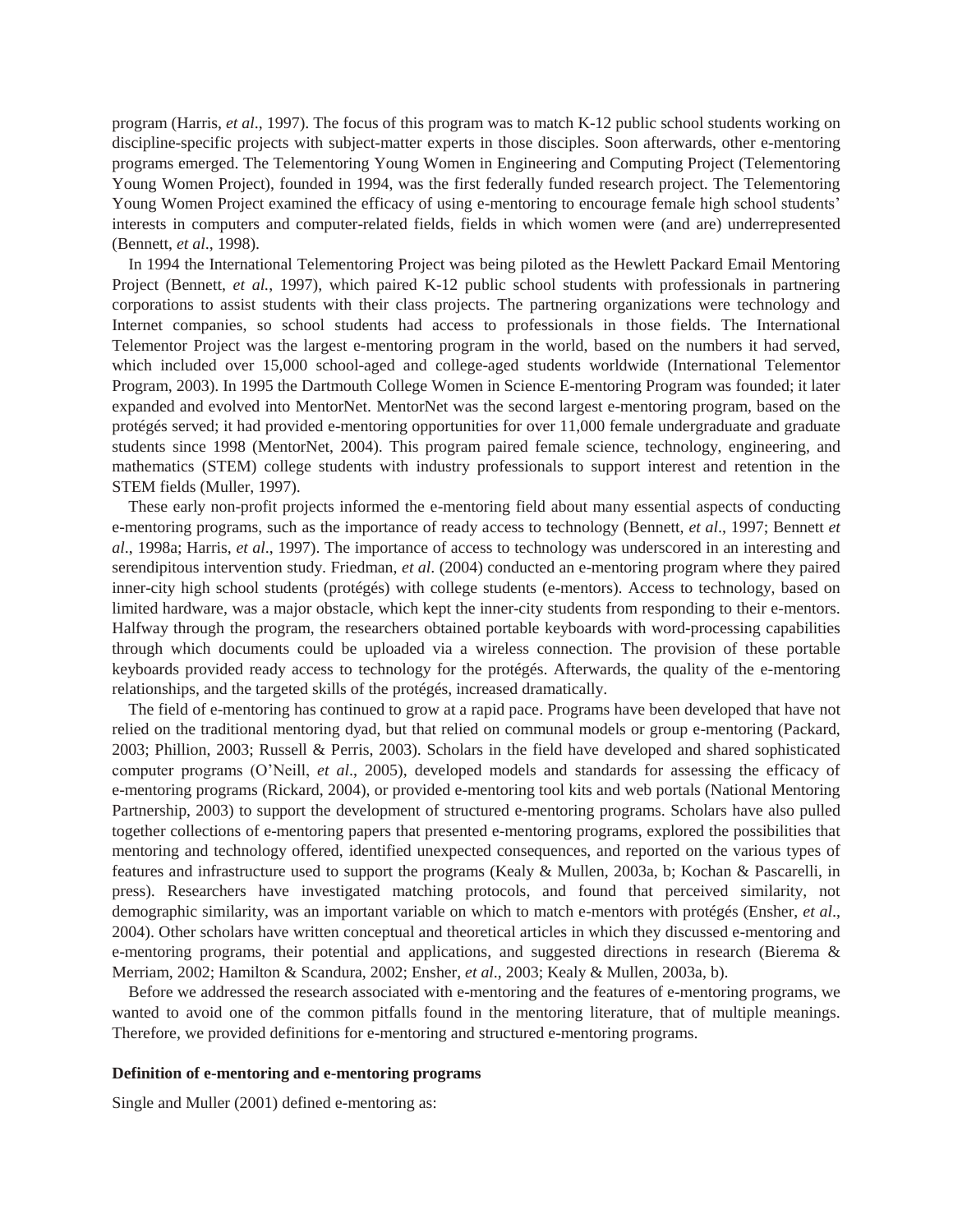A relationship that is established between a more senior individual (mentor) and a lesser skilled or experienced individual (protégé), primarily using electronic communications, and that is intended to develop and grow the skills, knowledge, confidence, and cultural understanding of the protégé to help him or her succeed, while also assisting in the development of the mentor. (p. 108)

This definition of e-mentoring was built on definitions of mentoring and noted that e-mentoring, like mentoring, could be efficacious to mentors (Healy & Welchert, 1990). By relying on this characterization of e-mentoring, we limited this literature and research review to programs that primarily paired protégés and mentors in one-on-one relationships. Programs were not included that had group e-mentoring as their primary focus. Although, we did include programs if the main feature of their program was one-on-one e-mentoring supplemented by group e-mentoring.

While the preceding definition could apply to either naturally occurring relationships or those facilitated through a program format, the following addressed structured e-mentoring programs:

E-mentoring that occurs within a formalized program environment, which provides training and coaching to increase the likelihood of engagement in the e-mentoring process, and relies on program evaluation to identify improvements for future programs and to determine the impact on the participants. (Single & Muller, 2001, p. 108)

This definition was based on the work of the face-to-face mentoring field, and acknowledged the importance of program structure to develop and implement successful e-mentoring programs. Training and coaching were identified as important features of structured e-mentoring programs. Research and evaluation were emphasized as ways to support continuous program improvement and to determine the outcomes of the programs.

### **E-mentoring is not a panacea**

Although interest in e-mentoring has been increasing, e-mentoring is not a panacea. A leading e-mentoring researcher, Judi Harris, stated that 'e-mentoring should only be done when face-to-face mentoring isn't available, feasible, or appropriate' (National Mentoring Center, 2002). Other pioneers in the field echoed this statement. They posited that e-mentoring could take the place of face-to-face mentoring when traditional mentoring was 'impractical' (O'Neill, *et al*., 1996, p. 39) or when connections could be made most effectively over electronic communications (Muller, 1997). E-mentoring practitioners and researchers have not suggested that e-mentor-ing replace face-to-face mentoring, but have viewed it as a way to provide mentoring opportunities that otherwise would not exist.

E-mentoring is not an inexpensive alternative to face-to-face mentoring (National Mentoring Center, 2002). Rather, because of the need to develop a web site and program software, 'the ease with which e-mentoring programs can be developed may belie the planning, administration, and resources required to make them successful' (Single & Muller, 2001, p. 108). Web sites, matching protocols, and software to facilitate management and evaluation of the e-mentoring programs require costly information technology (IT) resources, which are often in short supply for non-profit and educational support programs.

Not only do the technology and infrastructure require costly resources, but e-mentoring exacerbates some of the obstacles to successful mentoring. Research on face-to-face mentoring identified time scheduling and geographical obstacles as the main reasons pairs did not develop or maintain their mentoring relationships (Noe, 1988; Dickey, 1997). E-mentoring and electronic communications have fewer reinforcement cues that encouraged the maintenance of a relationship (Sproull & Kiesler, 1992). Therefore, research confirmed that it was relatively easy for participants to sign up for an e-mentoring program, to fail to follow through, and to ignore email messages from either the program staff or their e-mentoring partners (Kasprisin, 2003); the chances of running into a mentor or a program coordinator in the hallways were virtually nonexistent. There were few penalties for deleting an email message in one's inbox.

On the other hand, in addition to the opportunities it provided, some aspects may make e-mentoring even more advantageous than face-to-face mentoring. These aspects include the attenuation of status differences, the ability to participate in mentoring programs without the fear of being viewed as participating in remediation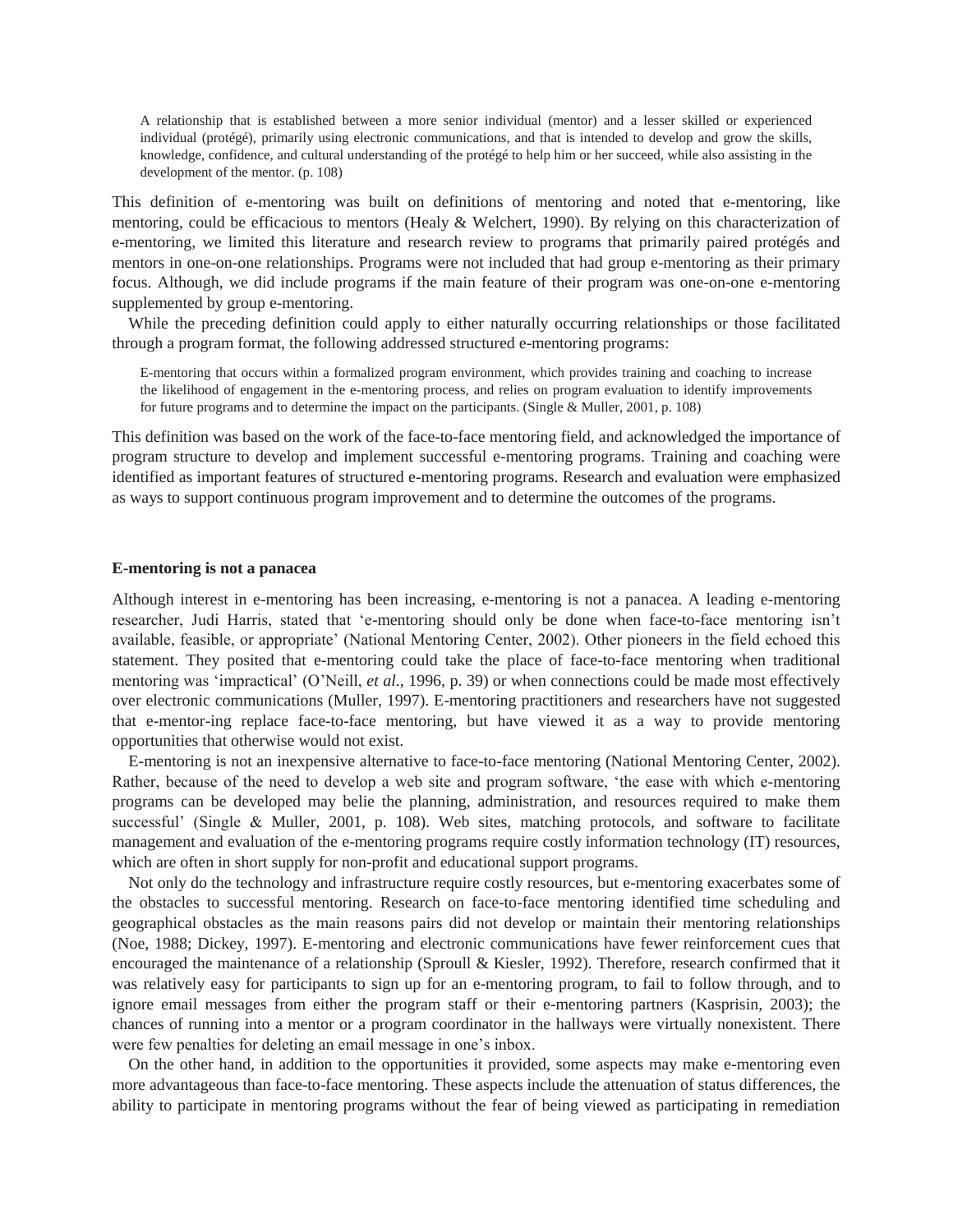programs, and the opportunity to be matched with an e-mentor outside of one's geographical region and established networks. E-mentoring also eliminated unproductive 'windshield time' driving to and from appointments, as stated by David Neils, the founder of the International Telementoring Project (National Mentoring Center, 2002).

## **Research on outcomes**

E-mentoring research supports that e-mentoring provided many of the benefits associated with face-to-face mentoring. In particular, all of the benefits associated with mentoring were found to hold true in e-mentoring. Mentoring provided informational, psychosocial, and instrumental benefits (Single, 2004). Informational benefits referred to the transfer of information and subject-matter that benefits a newcomer. Psychosocial benefits referred to self-esteem enhancement, confidence building, and support for risk-taking that protégés gained from successful mentoring relationships. When mentors provided opportunities for protégés and championed them with colleagues, then the protégés were the beneficiaries of instrumental benefits.

E-mentoring provided the same types of benefits (Lewis, 2002; Single, *et al*., 2002; Ensher, *et al*., 2004). In addition, e-mentoring facilitated relationships where protégés benefited from the value of impartiality and from inter-organizational connections.

## *Value of impartiality*

When traditional mentoring was used as a form of professional development, frequently the mentoring occurred within the same organization, and the mentors served as supervisors or managers to the protégés (Kram, 1983). Even when the protégés were not reporting directly to the mentors, but were in the same organization, the mentors' assessments and judgments of the protégés could have influenced the protégés' professional advancement.

While this may not always be negative, protégés often were reluctant to expose gaps in knowledge or self-doubts to mentors in positions of influence over their careers. Research on face-to-face mentoring programs supported this concern. For instance, Boyle and Boice (1998b) reported on two face-to-face structured mentoring programs within university settings, one of which provided mentoring for new faculty. Based on the recent hiring patterns, it was not possible to pair new faculty with senior colleagues in the same departments. Therefore new faculty members were paired with senior faculty in other departments and sometimes with administrators. At the end of the program, the mentoring dyads paired across-departments reported higher ratings on a mentoring index, compared with the pairs where both members were from the same departments. When paired with senior faculty members in departments other than their own, the protégés, 'could feel free to express concerns, reveal weaknesses, and question suggestions without fear that these actions may prove detrimental to retention, tenure, and promotion decisions' (Boyle & Boice, 1998b, p. 173).

E-mentoring took this benefit one step further. Because geographical distances and scheduling differences no longer were obstacles to engaging in mentoring, e-mentors and protégés could be from two completely different organizations, not only different departments within the same geographically proximate organizations.

Research on various e-mentoring programs supported the value of impartiality. The Telementoring Young Women Project focused on female high school students and paired them with women professionals in engineering, science, and computing, with the goal of increasing interest in these fields. Research on the Telementoring Young Women Project highlighted the importance of impartiality for the protégés. Bennett, *et al*. (1998b) reported that: 'many students said that their mentors were "more than a friend but not like a parent" in that they provided advice and support that was not judgmental' (p. 25). Research on MentorNet found that college students appreciated being paired with someone who was neither in an advising role nor in a role of authority over them. The women college students appreciated having a 'neutral place' to disclose and discuss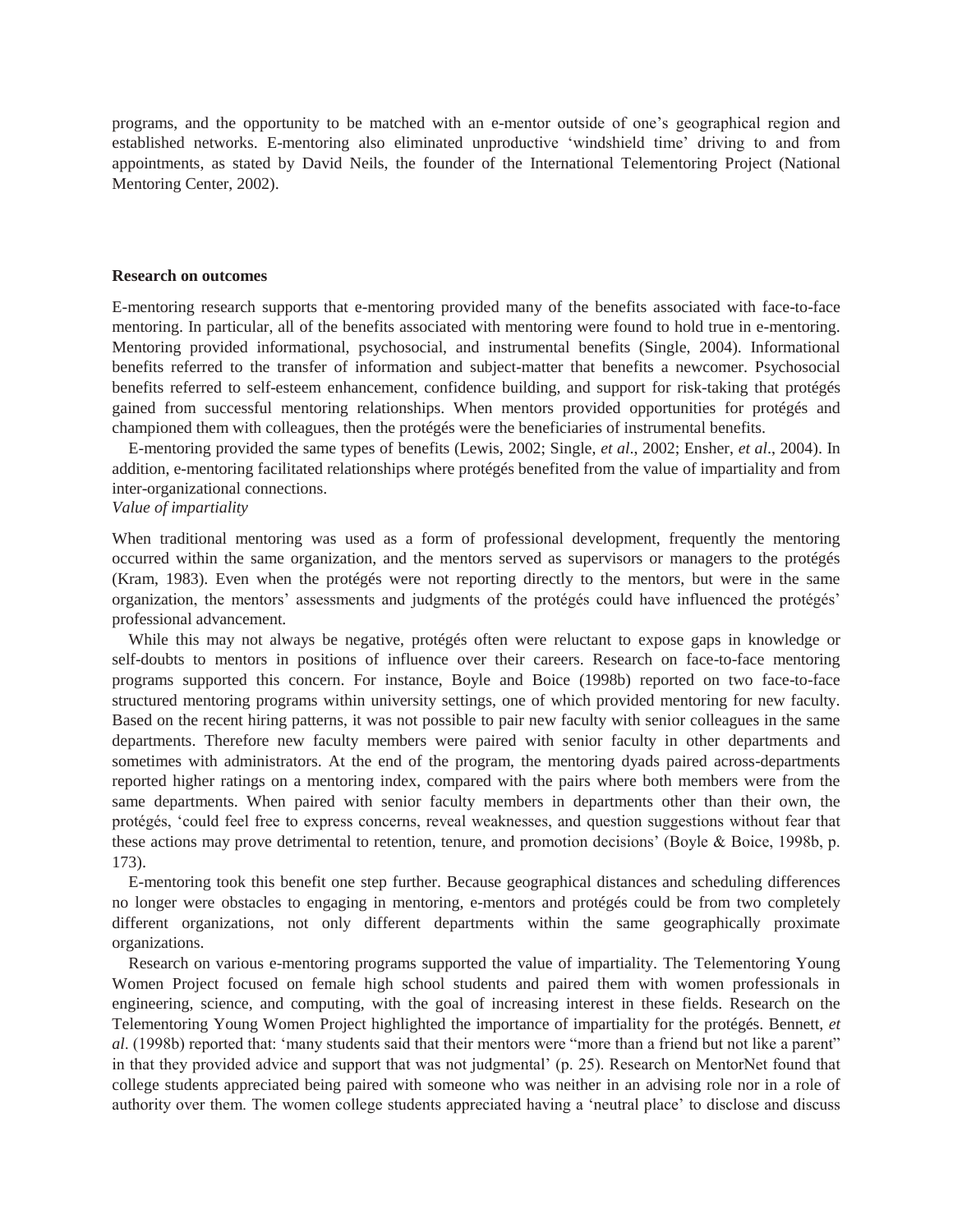concerns about their academic majors and their future careers. One protégé stated:

The most valuable aspect was being paired up with a complete stranger and getting to know their life, as well as them getting to know you. It was valuable to me to be able to go to a neutral person on work place, scholastic, and personal matters. (Ithaca Evaluation Group, 1999, p. 21)

Apparently, impartiality allowed the e-mentoring relationships to develop to the point where there was trust and openness within the e-mentoring pairs. This facilitated the development of a relationship that could foster the informational, psychosocial, and instrumental benefits provided by mentoring.

#### *Inter-organizational connections*

Because electronic communications spans geographical distances, e-mentoring could connect protégés with mentors in other organizations much more readily than if only relying on face-to-face meetings. E-mentoring programs broke down geographical and organizational barriers for one-on-one mentoring (O'Neill, *et al*., 1996; Harris, *et al*., 1997; Lewis, 2002) and for group e-mentoring (Single, *et al*., 2000; Packard, 2003; Russell & Perris, 2003).

The advantage of inter-organizational connections was that protégés had opportunities to learn from e-mentors who were outside of their usual networks. Granovetter (1973) referred to the positive opportunities afforded by this diversity as 'the strength of weak ties'. An advantage of weak ties is that 'those to whom we are weakly tied are more likely to move in circles different from our own and will thus have access to information different from that which we receive' (p. 1371).

Many e-mentoring networks capitalized on this benefit. Friedman, *et al*.'s (2004) program, as mentioned earlier, paired inner-city high school students with college students, which allowed the protégés to benefit from inter-organizational connections. The protégés were able to 'reach beyond their own community and to talk to people they would not normally have access to' (Friedman, *et al*., 2004, p. 20). The Electronic Emissary Project also facilitated inter-organizational connections, which were a necessary component of the program. The Electronic Emissary Project paired K-12 students with professionals who served as subject-matter experts (SMEs). The SMEs assisted the students with specific projects assigned by their teachers and offered expertise that was outside of the knowledge-base of the teachers (Harris, *et al*., 1997). The Electronic Emissary Project leveraged the widespread use of electronic communications and allowed school students to benefit from having professionals 'enter' their classrooms while overcoming obstacles posed by geographical boundaries and scheduling difficulties.

MentorNet also required connections across organizations to meet its program goals. Inter-organizational connections were a vital feature of MentorNet since most women students in engineering and related science fields went into industry or private sector positions. Meanwhile, many of the available role models and potential mentors of the students were faculty members—academics who have had different career paths and experiences compared with their counterparts in the private sector. By being paired with e-mentors in industry, these female student-protégés could obtain access to information other than what they could obtain from available face-to-face mentors or advisors (Single, *et al*., 2002).

Like mentoring, e-mentoring provided informational, psychosocial, and instrumental benefits to the protégés. The research also supported that two additional benefits were accrued based on leveraging electronic communications to facilitate mentoring relationships. These two additional benefits were the value of impartiality and inter-organizational connections which, in turn, supplemented the informational, psychosocial, and instrumental benefits associated with e-mentoring.

#### **Research to Inform Programs and Program Development**

Research on the impact or efficacy of programmatic features was less common than research on program outcomes. Yet, this type of research is essential to inform the development of structured e-mentoring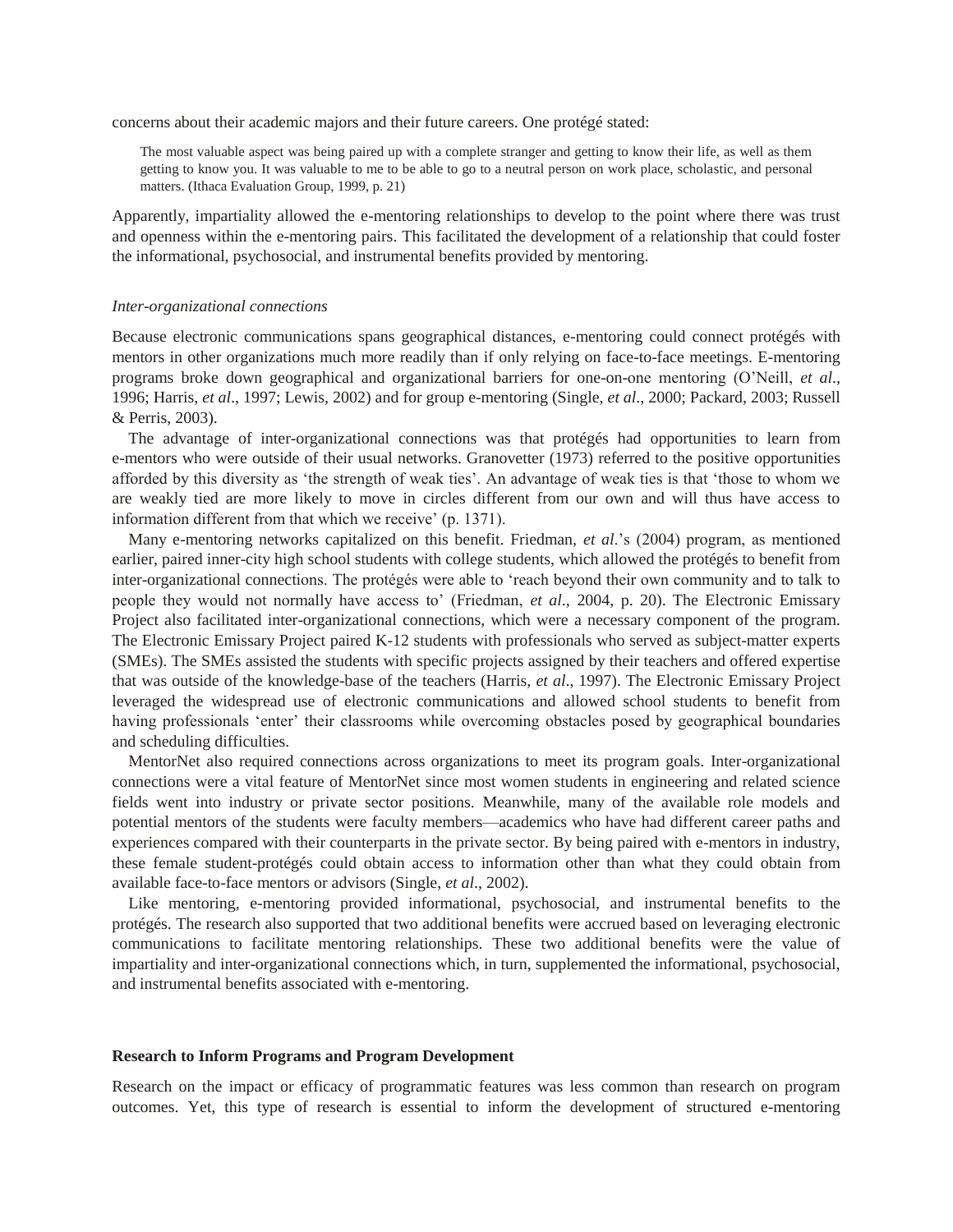## programs.

## *Model of e-mentoring*

A *Model of structured e-mentoring* provided us with a framework for presenting essential features to e-mentoring programs and for discussing research findings on programmatic features. The *Model of structured e-mentoring* includes three phases and can be viewed in Figure 1. The three phases are planning, program structure, and assessment. The planning phase includes recruiting, managing expectations of the participants, and matching e-mentoring pairs. The program structure phase includes the steps taken while the e-mentoring program is being conducted, which includes training, coaching, and group e-mentoring opportunities that foster involvement in the e-mentoring process. Whatever programs can do to keep participants involved will be beneficial, as involvement (operationalized as frequency and duration of e-mentoring interactions) was the one variable consistently related to positive e-mentoring outcomes (Bennett, *et al*., 1998; Ithaca Evaluation Group, 1999; Asgari & O'Neill, 2004).

The final element of the *Model of structured e-mentoring* is assessment. Assessment focuses on research and evaluation, whether the program elements were effective and whether the program had met its goals. The assessment phase provides evidence to internal stakeholders (such as program staff and administrators) and external stakeholders (such as funders and participants) of the value of the program and its features, and serves an important function in supporting program sustainability. For the purposes of this review of research, we focused on the Program Structure phase of the *Model of structured e-mentoring*.

## *Training: research findings*

Training is a common feature of mentoring programs: face-to-face mentoring programs often provided training for mentors. Frameworks for mentoring emphasized the importance of providing training for mentors and, more recently, for protégés (Gaskill, 1993; Ensher & Murphy, 1997; Zachary, 2000). Training often took the form of face-to-face orientations that coincided with the commencement of the program.

E-mentoring practitioners and researchers built on the centrality of training for face-to-face mentoring programs and developed e-training for their programs. As part of the Telementoring Young Women Project, Bennett, *et al*. (1998a) addressed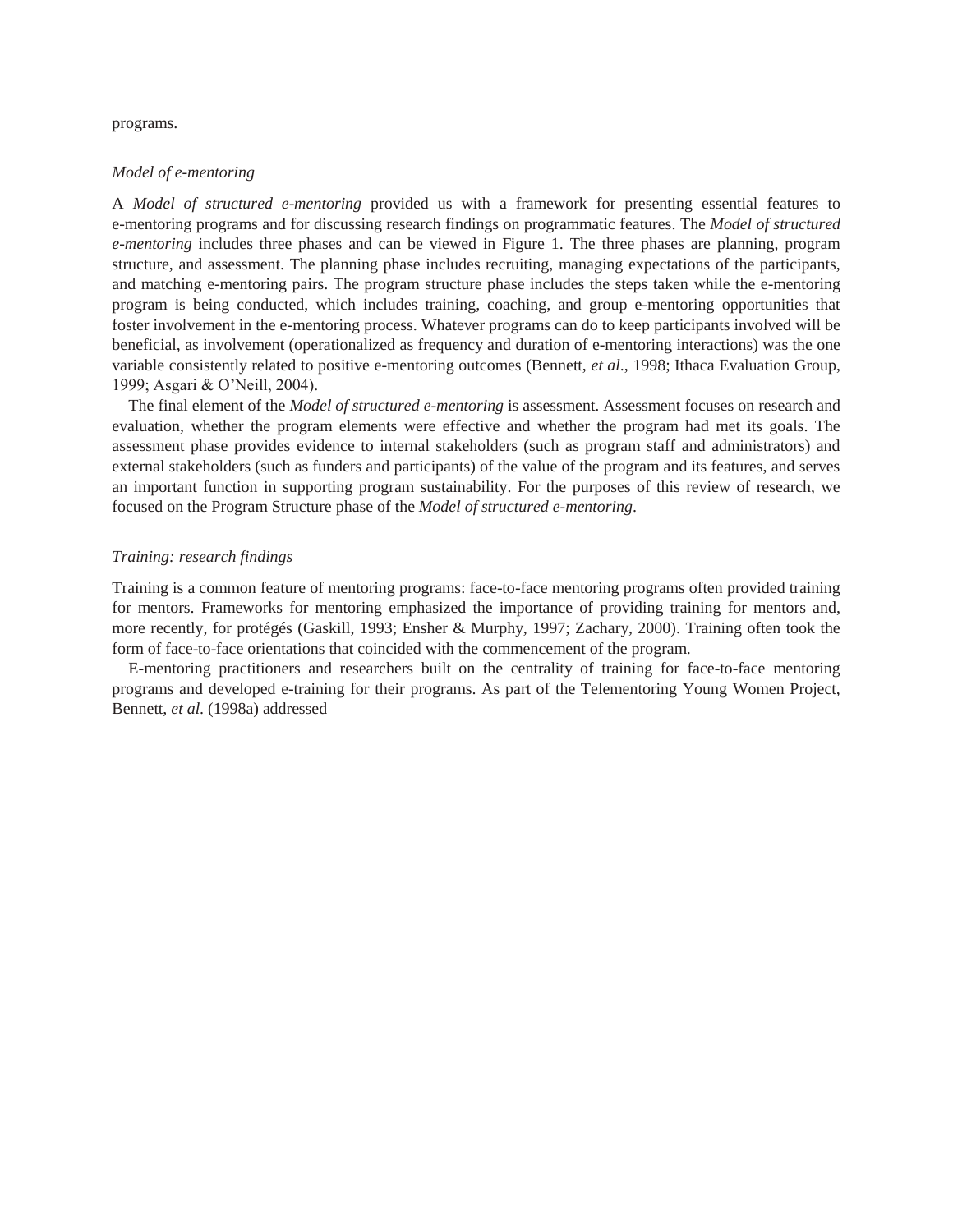

Figure 1. Model of structured e-mentoring

training through a process they called 'online preparation sessions'. These sessions were customized to meet the needs of all the participants in the e-mentoring program. Therefore, there were separate training sessions for mentors, protégés, and project coaches.

This form of training consisted of grouping 15–20 participants on an electronic discussion list. Each discussion list included a trainer who facilitated the electronic discussion lists. In a highly structured format and for the duration of three weeks, the participants were presented with scenarios and information that would aid the development of e-mentoring relationships. The participants were asked to provide responses to scenarios that would help them support involvement in the program.

This training model leveraged the advantages of email by creating a training area that could be accessed and responded to 'anywhere, anytime'. The groups needed to be small enough to engage all the potential mentors and protégés. This model of training delivery had advantages, in that the trainers were assigned to each electronic discussion list, and therefore could provide customized and as needed facilitation. A disadvantage of this model was its lack of scalability. Electronic list training relied heavily on experienced facilitators to moderate. Based on this, for larger e-mentoring programs, recruiting and training, and perhaps compensating, a suitable number of facilitators would be challenging.

Another format made greater use of the World Wide Web in delivering on-line training, but traded off the value of customized facilitation (Kasprisin, *et al*., 2003). This format used interactive web-based modules to train protégés and mentors. In this format, case studies appropriate to the participants and program goals were written, separated into multiple scenarios, and posted on a web site. At the end of each scenario, two options were presented and the participants were prompted to choose one of the two options. The participants also provided their own responses to the scenarios by typing into a text box and, in turn, could read the responses of others— much like one would read through a threaded discussion. Then a web page was launched that provided annotation for their option choice. The participants continued through the case study until all the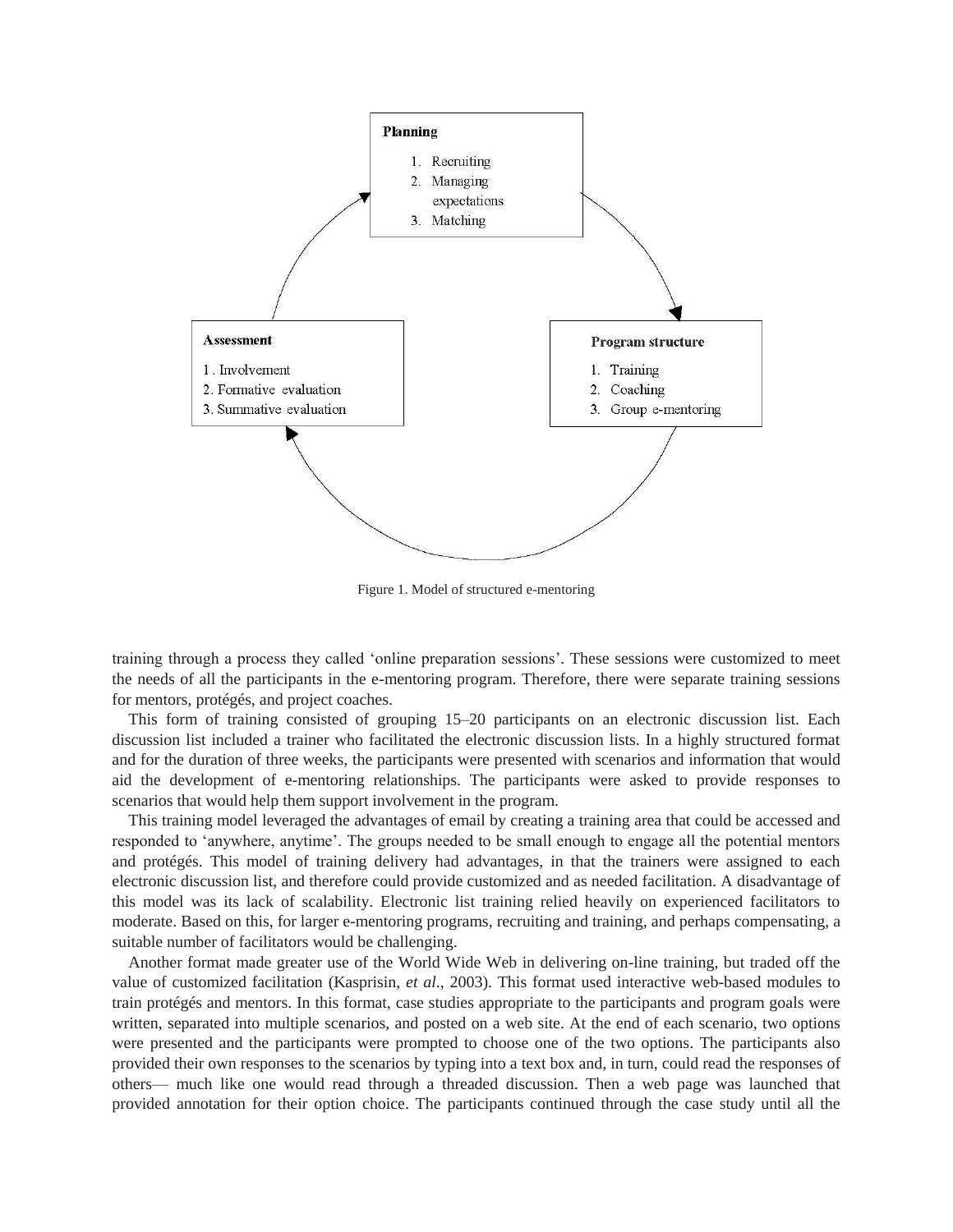scenarios were completed.

The interactive web-based training model eliminated the need for facilitators, therefore scalability was enhanced. It allowed the participants to respond to the case study 'anytime, anywhere'. In addition, it allowed for multiple cases to be developed, based on the issues appropriate to the participants. Since it was static, however, it did not have the advantage of having a trainer responding individually to questions or concerns posted by the participants. Even taking into account the limitations, web-based e-training was efficacious. An experiment supported that mandated e-training for protégés enhanced the e-mentoring experience for the protégés (Kasprisin *et al*., 2003) and for the mentors (Kasprisin, 2003). These are the only studies we know of that used experimental methods to test the efficacy of e-training for e-mentoring programs.

The Electronic Emissary Project achieved the purposes of training without developing a separate program feature. The e-mentoring pairs were assigned coaches who supported the pairs for the duration of the program, including the initial stages of the relationships, and served to get the e-mentoring pairs off to a good start (Harris & Figg, 2000). Since the focus of the Electronic Emissary Project was to provide subject-matter support for K-12 students who were working on school projects, each project was unique, and therefore, the coaches had to customize their facilitation for each pair. Harris and Figg (2000) referred to this aspect of the role of the coach as 'facilitator as tour guide' (p. 230). In the role of facilitator as tour guide, the coaches or facilitators helped to identify feasible projects, set up schedules and deadlines, and aid the initial coordination among protégés and mentors.

Training was a common feature of structured mentoring programs and has become increasingly common in e-mentoring programs. While e-mentoring programs implemented training differently, all the variations on training served to get the e-mentoring relationships off to a good start.

#### *Coaching: research findings*

Coaching does not refer to the support that mentors provided to protégés during the e-mentoring relationship. Coaching refers to the support that the structured e-mentoring programs provide to the participants throughout the duration of the program, not only at the beginning. Coaching is the second element of Program Structure, as can be seen in the *Model of structured e-mentoring* (see Figure 1). The literature on e-mentoring referred to this feature as either coaching or as facilitation.

Coaching does not seem to have become as widely used in mentoring programs, compared with training. Based on the elements of e-mentoring that makes it easy for participants to sign up and not follow-through, e-mentoring programs have routinely identified coaching as an important programmatic feature.

The Electronic Emissary Project relied on coaches to facilitate the e-mentoring relationships (Harris, *et al*., 1997). After the initial phase, when the coaches served as trainers, the coaches supported the e-mentoring programs by modeling effective use of, and helping establish standards for, electronic communications. Harris and Figg (2000) identified the different roles served by the coach. One such identified role was that of 'tutor' and another role was that of 'jovial nag' (p. 230). This type of intensive and customized coaching was necessary to maintain the e-mentoring relationships of the protégés, who were school children, with their e-mentors, who were professionals.

For MentorNet, coaching served an important role as part of the program structure. Based on the program size, coaching needed to be as scalable as possible—in one year MentorNet paired about 3000 protégés with e-mentors (MentorNet, 2004). As such, it achieved this by sending out to all the participants regularly scheduled bulk email messages, which included educational and motivational information (Single & Muller, 2001). The messages were customized by the educational level of the protégés, so the e-mentoring pairs received discussion topics informed by the protégés' academic attainment and the time of the school year. With each message, the coaches requested the participants to contact them if the e-mentoring relationships had waned. Since the protégés were college students, they were better able to manage their e-mentoring relationships with less intensive coaching.

For both these programs, coaching served multiple purposes. First, the coaches or the coaching messages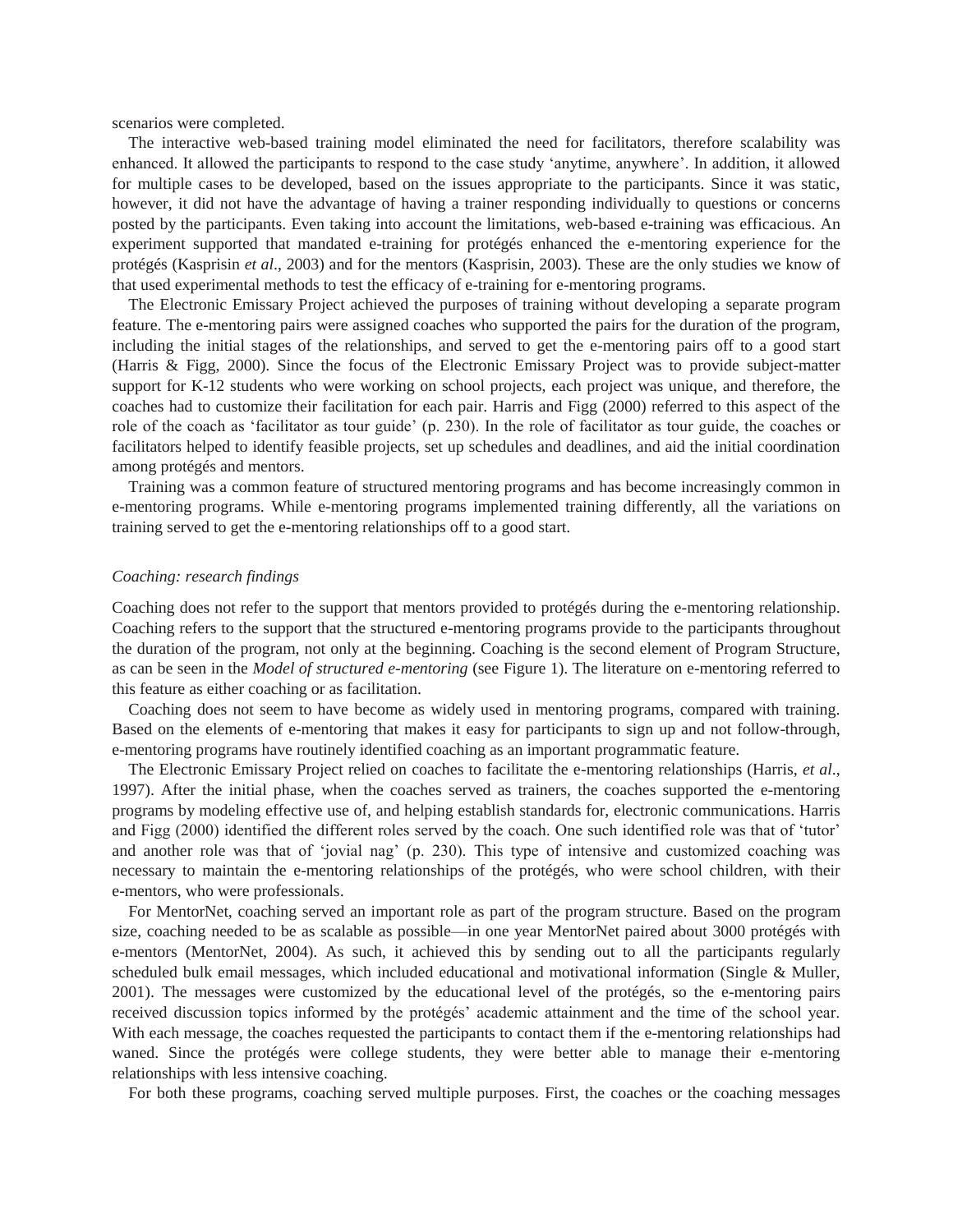provided reminders to stay in contact. If the email exchanges have been disrupted, then this reminder served to reconnect the e-mentoring partners. Second, the coaching delivered information to help guide the e-mentoring relationship through the developmental stages of mentoring. Third, the coaching messages were either customized for the program goals and participants, or for the individual e-mentoring pairs. Therefore, coaching provided timely and appropriate topics and information that fostered involvement in the e-mentoring processes. Fourth, coaching allowed the program staff to maintain contact with the participants, and allowed a venue through which the program staff provided consultation, troubleshooting, or re-matching, as necessary.

While no studies we found compared instances of coaching versus no-coaching in an e-mentoring environment, research has supported that more frequent (weekly) coaching messages were more effective than less frequent (bi-weekly) coaching messages. Using an experimental design methodology, Single, *et al*. (2000) randomly assigned a group of e-mentoring partners to a condition where they received weekly coaching messages. A comparison group received bi-weekly coaching messages. The protégés who received more frequent (weekly) coaching messages had higher ratings of satisfaction with the program, compared with the protégés who received the less frequent (bi-weekly) coaching messages.

While the training and coaching features of e-mentoring programs supported involvement within the mentoring dyads, the next feature, namely group e-mentoring, facilitated group mentoring relationships among all the participants.

## *Group e-mentoring: research findings*

As can be seen in Figure 1, the *Model of structured e-mentoring* listed group e-mentoring as the third aspect of Program Structure. While the e-mentoring programs reviewed here focused on programs primarily of e-mentoring dyads, some programs also provided opportunities for group e-mentoring.

In addition to the e-mentoring dyads, group e-mentoring allowed the participants to benefit from the wisdom and encouragement of others. Group e-mentoring allowed participants to develop a greater affiliation with the program or organization as a whole, not only with their e-mentoring partners (Single & Muller, 2001). When dyadic e-mentoring relationships did not meet the needs of the participants, group e-mentoring provided a safety net and allowed participants to 'listen in' and learn from other mentors and protégés (O'Neill, in press). Group e-mentoring activities allowed mentors to interact with other mentors, and allowed mentors to learn new ways to support their e-mentoring relationships and to develop peer e-mentoring relationships among themselves (Single, *et al*., 2000). These findings support that a multifaceted approach to e-mentoring may be the most advantageous.

To work well, group e-mentoring required its own form of facilitation. Research on group e-mentoring identified variables associated with the electronic lists (e-lists) that composed the group e-mentoring feature (Single, *et al*., 2000). These variables were:

1. 1. *Topic-based*: group e-mentoring that was based on discussion themes was more likely to emerge into e-communities than e-lists that were based on participant characteristics.

2. 2. *Critical mass of participants*: the e-lists that drew a critical mass of participants were more likely to last through the whole program, while those with smaller numbers fizzled out. As such, programs should be prudent in the number of e-lists they sponsor.

3. 3. *Facilitation*: like one-on-one e-mentoring, group e-mentoring needed facilitation, which could either be informal or formal and performed either by participants or by the program staff.

4. 4. *Simultaneous discussion threads*: group e-mentoring lists that emerged into e-communities evolved to the point where various simultaneous discussion threads were active.

5. 5. *Safe and supportive*: group e-mentoring was widely used and successful when the participants perceived the e-lists as safe and supportive communities, where they could expose their concerns and opinions. Flaming and inappropriate responses were not tolerated by the participants.

## **Discussion and implications for e-mentoring program development**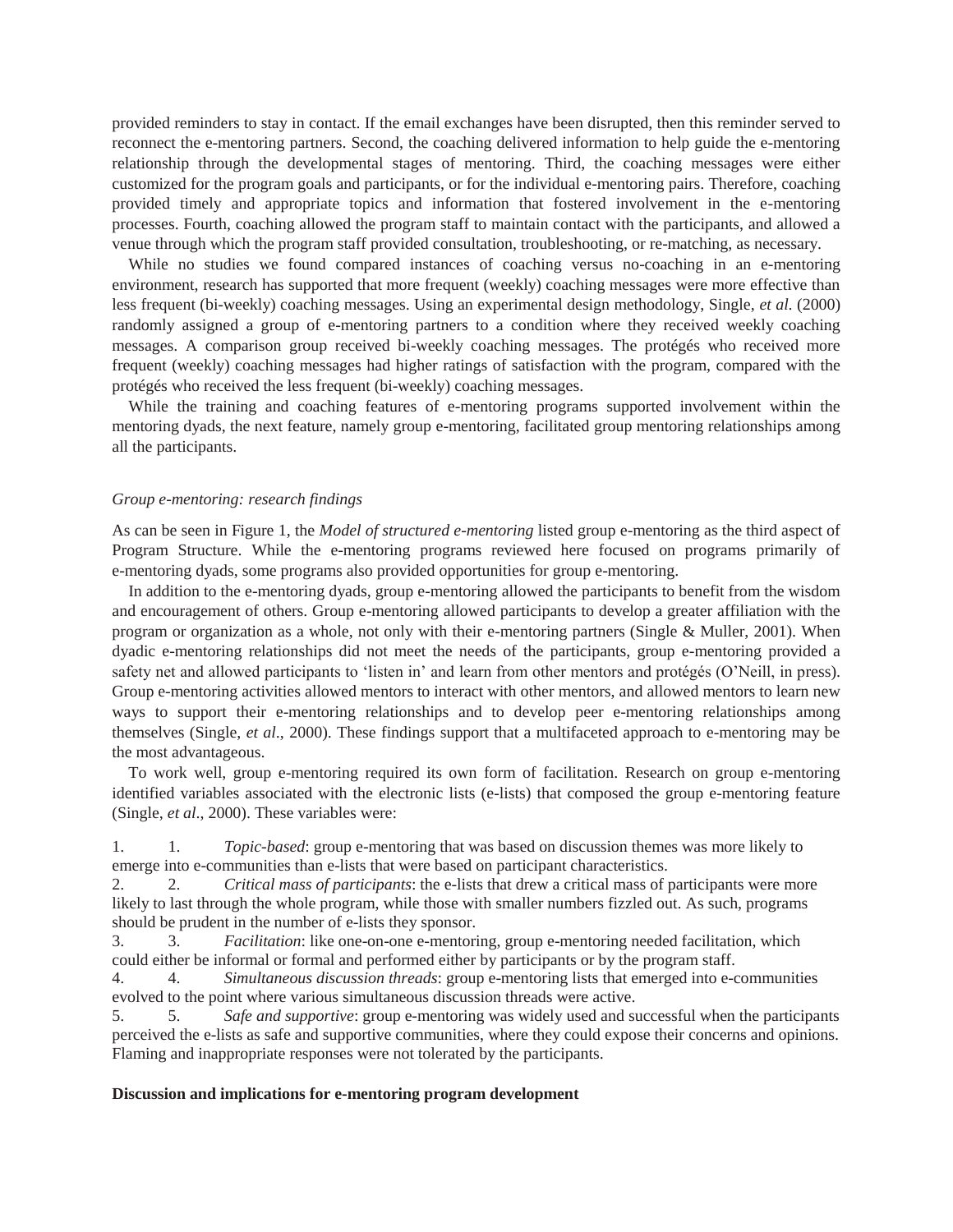#### *Discussion*

In this article, we first presented a brief history of the E-mentoring, or Telementoring, movement and noted the e-mentoring is not a panacea, neither is it an inexpensive alternative to mentoring. E-mentoring needs to be considered when face-to-face mentoring is not practical. Researchers and practitioners agree that e-mentoring is not meant to replace mentoring, but when protégés could not interact with mentors via any other means, then leveraging electronic communications as the medium for interaction provided the benefits of mentoring when these benefits would otherwise go unrecognized.

Organizations that consider e-mentoring as an easy way to offer mentoring programs are mistaken. Much like the earliest suggestions that educational technology would reduce the resources required to deliver college courses, colleges, universities, and faculty members quickly realized that this was not the case. Faculty members reported spending more time on distance learning courses (courses delivered over the Internet), compared with face-to-face courses (National Science Foundation Division of Science Resources Statistics, 2002). The more widely accepted face-to-face modes of teaching prevailed. Yet, in some instances, the Internet provided greater access to higher education; tribal colleges have successfully used distance education to expand the opportunities to higher education (Carr, 2000).

As e-mentoring expands, we encourage practitioners and researchers to be cognizant of narrowing, not widening, the digital divide. The digital divide is defined as 'a home computing gap between White and affluent Americans and those who are ethnic minorities or poor' (National Science Foundation Division of Science Resources Statistics, 2000, p. 2). While many middle- and upper-class school children have access to computers in their homes, this does not hold true for school children in Black, Hispanic, and low-income households (US Department of Commerce, 2000). Therefore such populations would neither have ready access to, nor experience using, technology. When providing e-mentoring opportunities to populations without ready access to technology, the programs will need to invest more resources in hardware and on training.

E-mentoring programs need not limit themselves to reliance on text-only communications. Although scheduling and geographical differences may limit the majority of the communications to email, face-to-face meetings, telephone calls, video conferencing, and other means of supporting the e-mentoring relationships can be very advantageous (National Mentoring Center, 2002). Likewise, it seems that traditional mentoring programs have utilized email to maintain contact in between the face-to-face meeting times (Brainard & Ailes-Sengers, 1994). Eventually we predict that hybrid mentoring programs, which leverage all types of communications media and opportunities, will be the most common form of formalized mentoring programs.

We reviewed the five benefits associated with e-mentoring: the informational, psychosocial, instrumental, and instrumental; the value of impartiality; and inter-organizational connections. The last two were facilitated primarily through the reliance on electronic communications for conducting mentoring relationships. The value of impartiality and inter-organizational connections were not additional benefits, but were characteristic to e-mentoring and facilitated the development of the informational, psychosocial, and instrumental benefits associated with all types of mentoring.

E-mentoring programs should not only focus on the transmittal of informational benefits. Through the programmatic features, mentors and protégés could be trained and coached to enhance self-esteem building, risk-taking ventures, and networking skills of the protégés. The value of impartiality fosters these benefits, but with less negative consequences than when mentors and protégés share organizational affiliation. The protégés can try out new ideas, share concerns, and express doubts to their e-mentors, but because of the separation in organizational affiliation, the results have the potential to have fewer negative consequences. The benefit of inter-organizational connections allows protégés to learn how to network and to obtain information outside of their already established communities. Inter-organizational connections are especially advantageous to groups already hindered by fewer opportunities, privileges, and resources; underprivileged and underrepresented groups have smaller networks and access to informal information exchanges (Blaisdell, 1995; Haring, 1997). Inter-organizational connections increase opportunities for informational, psychosocial, and instrumental benefits and leverage the 'strength of weak ties'.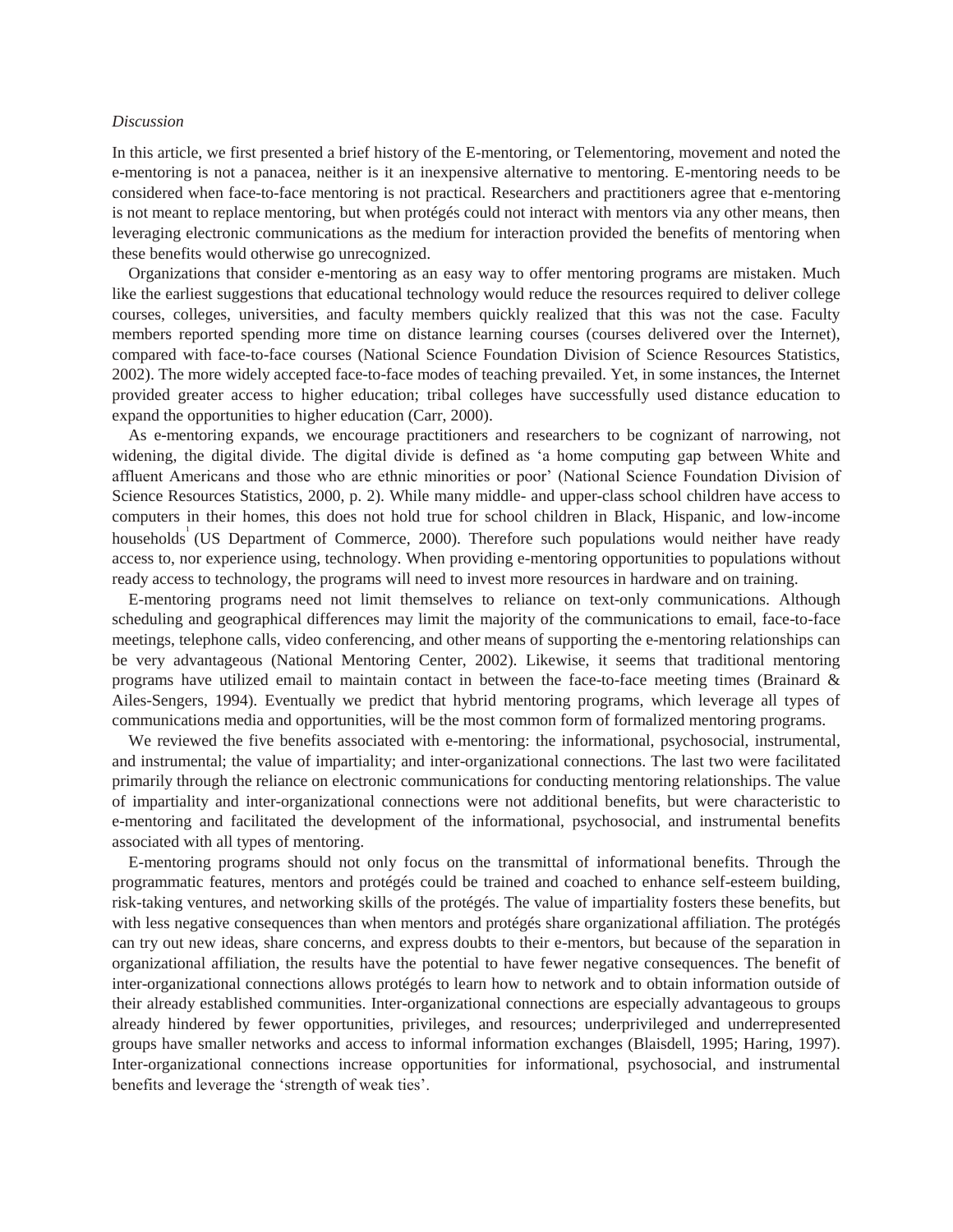#### *Implications for program development*

The findings presented have implications for the implementation of e-mentoring programs. E-mentoring programs require the development of web sites and programmatic features that can be accessed via the Internet. Based on the cost of IT resources required to set up these features, e-mentoring is a resource-intensive venture. Decisions based on where to allocate precious resources need to be made based on the program audience and the program goals. Investing in training would be more important for populations less facile with electronic communications. Coaching should be considered when computer savvy, but very busy, populations are involved.

E-training helps the e-mentoring relationships get off to a good start. E-training for e-mentoring can be delivered in various ways. In this review, the two programs that offered the most intensive forms of training also were supporting protégés who were school-aged students. The Telementoring for Young Women Project and the Electronic Emissary Project both provided intensive training, either through offering e-lists with facilitators that had small group sizes or by assigning coaches to the e-mentoring pairs. Since these protégés are school-aged students, the programs invested resources up-front to make sure that the e-mentoring partners established strong foundations, on which the relationship could be developed further. The less intensive but more scalable version for delivering e-training, interactive web-based modules, was used with a program where the protégés were college students in STEM, and therefore more experienced with technology and less in need of such intensive training. The skills and needs of the audience for the e-mentoring program determine which methods of e-training would be most effective.

Coaching, the ongoing support provided by the program to the participants, is an important, but often overlooked, aspect of structured e-mentoring programs. Accordingly, it can be the most resource-intensive feature. As with training, the program audience influences the implementation of and need for coaching. Groups that are higher in self-direction and comfort with technology may do well with regularly delivered email messages, which provide reinforcement for the pairs to stay in contact and also suggest topic suggestions for educational value. The coaching messages can be customized for subgroups within the e-mentoring programs, but do not need to be customized for each e-mentoring pair. The coaching messages should always inquire about the involvement of the e-mentoring pairs and offer assistance, if the participants so desire. Another rendition of coaching occurs when assigned coaches guide e-mentoring partners through the whole scope of their relationships, from identifying shared projects to monitoring the relationships and jumping in with suggestions or gentle reminders. Yet, even with the best support in place, not all e-mentoring relationships will be successful. Therefore keeping the lines of communication opened between the program participants and the program staff are important, as it allows for the program staff to rematch partners when possible, or bring relationships to a mutually beneficial close when necessary.

Group e-mentoring provides additional opportunities for mentoring, exchanging information, peer mentoring, and group support. This feature provides a safety net when the e-mentoring pairs are floundering, disperses information to the program participants, and allows the mentors to engage in peer mentoring. There will be a core number of people who will participate in the group e-mentoring, a number who will lurk (read the postings to the e-lists but not respond), and a number who will choose not to participate.

Of the programmatic features presented, this feature is the least resource intensive. A coach or facilitator could oversee multiple e-lists at one time. If resources are extremely limited, offering group e-mentoring is a way to expand e-mentoring opportunities. Yet, it is also most likely to provide additional benefits to those already savvy in technology, mentoring, and networking. Those most in need of assistance will not participate in, and therefore will not benefit from, this feature.

Training, coaching, and group e-mentoring are effective, yet these features are resource intensive because they require additional personnel time and IT resources to arrange. This is a concern because mentoring and e-mentoring programs are often conducted on lean budgets (too often, in our opinion). While we have identified these features as useful and important, we put them forth as suggestions for program developers to identify and choose which features would provide the best investment based on their program goals, participants, and available resources.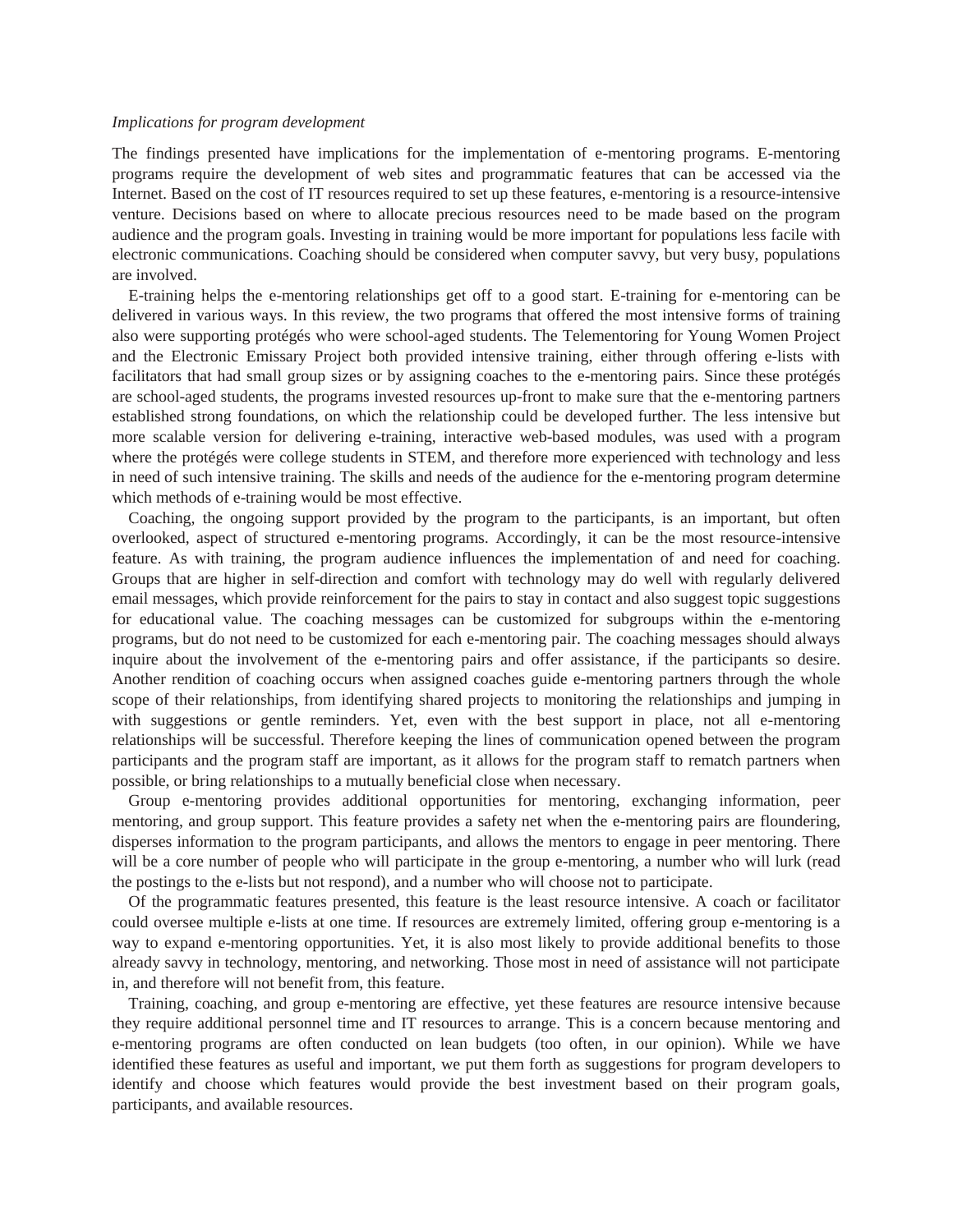Our goal with this review was that it would be useful to practitioners and researchers alike—to assist them as they develop new programs and new programs of research. By facilitating the understanding of previously conducted research, we endeavor to support the future development of e-mentoring, structured e-mentoring programs, and the field of e-mentoring.

#### **Acknowledgement**

Special thanks are due to Jamie Ferrier, Dannielle Joy Davis, and two anonymous reviewers for their helpful comments on earlier drafts of this manuscript.

## **Note**

1. This report did not address children in American Indian or Native American homes, although we can infer that these households would also have lower rates of Internet access and computer ownership in the home compared with white and affluent homes.

#### **References**

- Asgari, M. & O'Neill, K. (2004) What do they mean by 'success'? Contributors to perceived success in a telementoring program for adolescents, paper presented at the *American Educational Research Association*, San Diego, CA, April.
- Bennett, D., Harris, J., Klemmer, D., & Neils, D. (1997) Telementoring ways of learning, panel presented at the *BBN National School Network Conference,* Cambridge, MA. Available online at: alpha.musenet.org/81/telementor-wrkshp/confnote/pane/1.html
- Bennett, D., Hupert, N., Tsikalas, K., Meade, T. & Honey, M. (1998a) *Critical issues in the design and implementation of telementoring environments* (New York, Center for Children and Technology). Available online at: http://www2.edc.org/CCT/admin/publications/report/ 09\_1998.pdf (accessed 20 September 2003).
- Bennett, D., Tsikalas, K., Hupert, N., Meade, T. & Honey, M. (1998b) *The benefits of online mentoring for high school girls: telementoring young women in science, engineering, and computing project, Year 3 evaluation* (New York, Center for Children and Technology). Available online at: http://www2.edc.org/CCT/admin/publications/report/telement\_bomhsg98.pdf (accessed 10 June 2004).
- Bierema, L. L. & Merriam, S. B. (2002) E-mentoring: using computer mediated communication to enhance the mentoring process, *Innovative Higher Education,* 26, 211–227.
- Blaisdell, S. (1995) *Factors in the underrepresentation of women in science and engineering: a review of the literature* (West Lafayette, IN, Women in Engineering Program and Advocates Network).
- Boice, R. (1990) Mentoring new faculty: a program for implementation, *Journal of Staff, Program and Organization Development,* 8(3), 143–152.
- Boice, R. (1993) New faculty involvement for women and minorities, *Research in Higher Education,* 34(3), 291–341.
- Boyle, P. & Boice, R. (1998a) Best practices for enculturation: collegiality, mentoring, and structure, in: M. Anderson (Ed.) *New directions for higher education* (San Francisco, CA, Jossey-Bass), 87–94. Available online at: www.uvm.edu/∼pbsingle (accessed 22 October 2003).
- Boyle, P. & Boice, R. (1998b) Systematic mentoring for new faculty teachers and graduate teaching assistants, *Innovative Higher Education,* 22, 157–179. Available online at: www.uvm.edu/ ∼pbsingle (accessed 22 October 2003).
- Brainard, S. G. & Ailes-Sengers, L. (1994) Mentoring female engineering students: a model program at the University of Washington, *Journal of Women and Minorities in Science and Engineering,* 1, 123–135.
- Carr, S. (2000) A tribal college sticks to its values as it embraces distance education, *Chronicle of Higher Education,* 47, September, A31.
- Chao, G. T. (1988) The socialization process: building newcomer commitment, in: M. London & E. M. Mone (Eds)*Career growth and human resource strategies: the role of the human resource professional in employee development* (Westport, CT: Quorum Books), 31–47. Dickey, C. A. (1997) Mentoring women of color at the University of Minnesota: challenges for organizational transformation, *Journal of Vocational Special Needs Education,* 19, 73–77. Ensher, E. & Murphy, S. E. (1997) Delivering successful training in a summer jobs training program, *Performance Improvement,* 36(1), 22–27. Ensher, E. A., Heun, C. & Blanchard, A. (2003) Online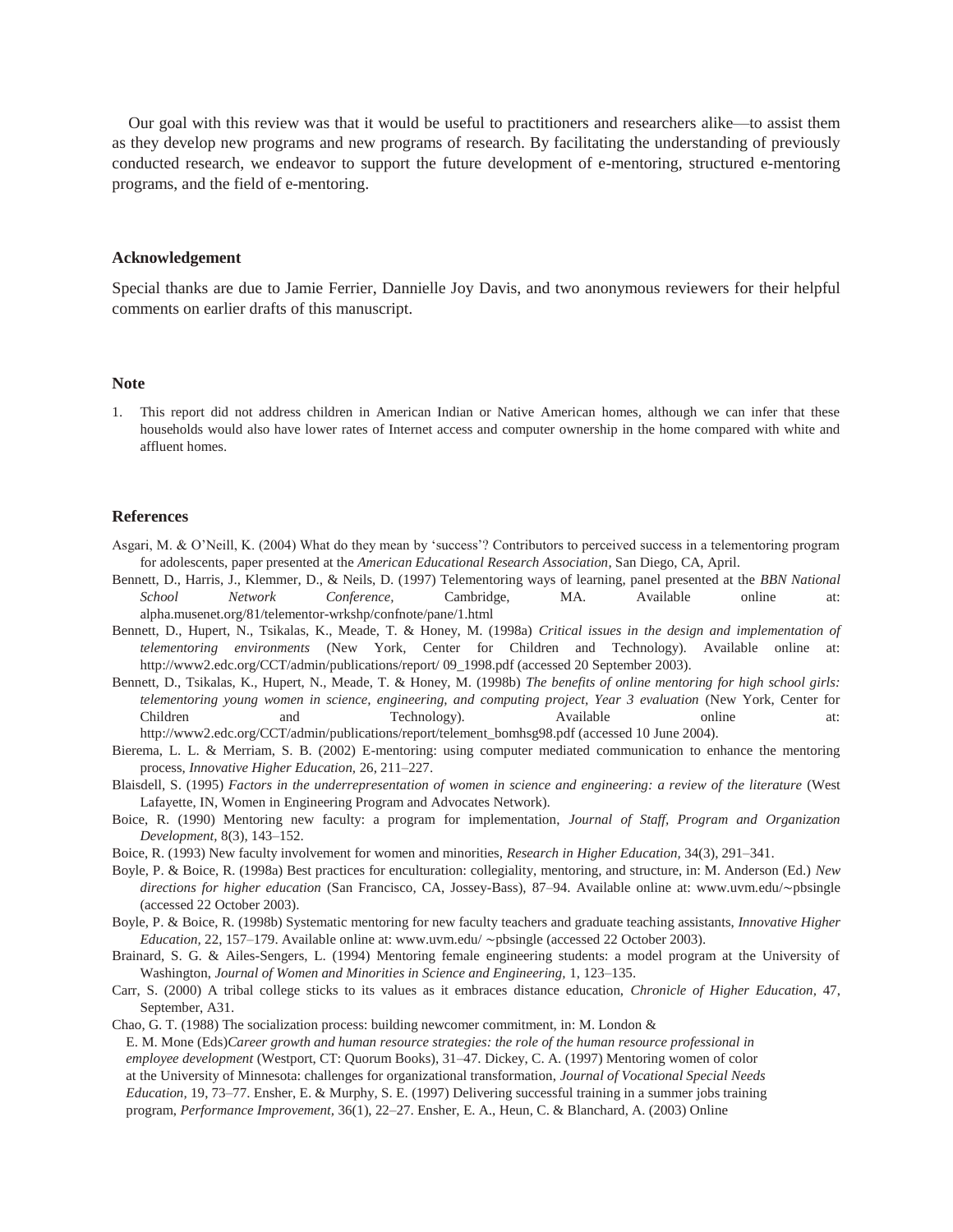mentoring and computer-mediated

communication: new directions in research, *Journal of Vocational Behavior,* 63, 264–288.

Ensher, E. A., de Janasz, S. C. & Heun, C. (2004) *E-mentoring: virtual relationships and real benefits.* 

- Freedman, M. (1992) *The kindness of strangers: reflections on the mentoring movement* (Philadelphia, PA, Public/Private Ventures).
- Friedman, A. A., Zibit, M. & Coote, M. (2004) Telementoring as a collaborative agent for change, *Journal of Technology, Learning, and Assessment,* 3(1). Available online at: http://www.jtla.org (accessed 11 June 2004).
- Gaskill, L. R. (1993). A conceptual framework for the development, implementation, and evaluation of formal mentoring programs, *Journal of Career Development,* 20(2), 147–160.
- Granovetter, M. S. (1973) The strength of weak ties, *American Journal of Sociology,* 78(6), 1360–1380.
- Hamilton, B. A. & Scandura, T. A. (2002) E-mentoring: implications for organizational learning and development in a wired world, *Organizational Dynamics,* 31, 388–402.
- Haring, M. J. (1997) Networking mentoring as a preferred model for guiding programs for underrepresented students, *Diversity in Higher Education,* 1, 63–76.
- Harris, J., O'Bryan, E. & Rotenberg, L. (1996) 'It's a simple idea, but it's not easy to do': practical lessons in telementoring, *Learning and Leading with Technology,* 24(2), 53–57. Available online at: http://emissary.wm.edu/templates/content/publications/October96LLT.pdf (accessed 8 June 2004).
- Harris, J., Rotenberg, L. & O'Bryan, E. (1997) *Results from the Electronic Emissary Project: telementoring lessons and examples* (Denton, TX, Texas Center for Educational Technology). Available online at: http://www.tcet.unt.edu/pubs/em/em01.pdf (accessed 9 June 2004).
- Harris, J. B. & Figg, C. (2000) Participating from the sidelines: facilitating telementoring projects, *ACM Journal of Computer Documentation,* 24(4), 227–236. Available online at: http://emis-sary.wm.edu/templates/content/publications/harris-and-figg.pdf (accessed 1 June 2004).
- Healy, C. C. & Welchert, A. J. (1990) Mentoring relationships: a definition to advance research and practice, *Educational Researcher,* 19(9), 17–21.
- International Telementor Program (2003) *About us: the International Telementor Program (ITP).* Available online at: http://www.telementor.org/aboutus.cfm (accessed 10 June 2004).
- Ithaca Evaluation Group (1999) *MentorNet: 1998–99 evaluation report* (San José, CA, San José State University).
- Kasprisin, C. A. (2003) *An analysis of the effectiveness of computer mediated tutorials used in e-mentoring.* Unpublished doctoral dissertation, University of Vermont, Burlington, VT.
- Kasprisin, C. A., Single, P. B., Single, R. M. & Muller, C. B. (2003) Building a better bridge: testing e-training to improve e-mentoring programmes in higher education, *Mentoring and Tutoring,* 11(1), 67–78.
	- Kealy, W. A. & Mullen, C. A. (2003a) Epilogue: unresolved questions about mentoring and technology. *Mentoring & Tutoring,* 11(1), 119–120. Kealy, W. A. & Mullen, C. A. (2003b) Mentoring and technology: exploring the nexus. Special Issue. *Mentoring & Tutoring,* 11(1). Kochan, F. K. & Pascarelli, J. T. (Eds) (in press) *Mentoring and technology: insights and challenges* (Greenwich, CT, Information Age Press).
- Kram, K. E. (1983) Phases of the mentor relationship, *Academy of Management Journal,* 26(4), 608–625.
- Levinson, D. J., Darrow, C. M., Klein, E. G., Levinson, M. H. & McKee, B. (1978) *The seasons of a man's life* (New York, Knopf).
- Lewis, C. W. (2002) *International Telementor Program (ITP) report: evaluation results from teacher surveys: May 2000–March 2002* (Fort Collins, CO, Colorado State University). Available online at: http://www.telementor.org (accessed 5 November 2003).
- MentorNet (2004) *MentorNet by the numbers.* Available online at: www.mentornet.net (accessed 11 June 2004).
- Muller, C. (1997) The potential of industrial 'e-mentoring' as a retention strategy for women in science and engineering, paper presented at the *Annual Frontiers in Education (FIE) Conference*, Pittsburgh, PA, 5–8 November. Available online at: http://fairway.ecn.purdue.edu/∼fie/ fie97/papers/1268.pdf (accessed 3 February 2002).
- Murray, M. (1991) *Beyond the myths and magic of mentoring* (San Francisco, CA, Jossey-Bass).
- National Mentoring Center (2002) *Perspectives on e-mentoring: a virtual panel holds an online dialogue.* Available online at: www.nwrel.org/mentoring/pdf/bull9.pdf (accessed 16 December 2004).
- National Mentoring Partnership (2003) *Mentors online: the e-mentoring toolkit.* Available online at: www.mentoring.org (accessed 9 September 2003).
- National Science Foundation Division of Science Resources Statistics (2000) *Complex picture of computer use in the home emerges, NSF 00-314.* Issue brief prepared by Maria C. Papadakis, Eileen L. Collins, Project Director, National Science Foundation, Arlington, VA. Available online at: http://www.nsf.gov/sbe/srs/issuebrf/sib00314.htm (accessed 1 January 2005).
- National Science Foundation Division of Science Resources Statistics (2002) *The application and implications of information technologies in postsecondary distance education: an initial bibliography, NSF 03-305*. Paper prepared by Eileen L. Collins,